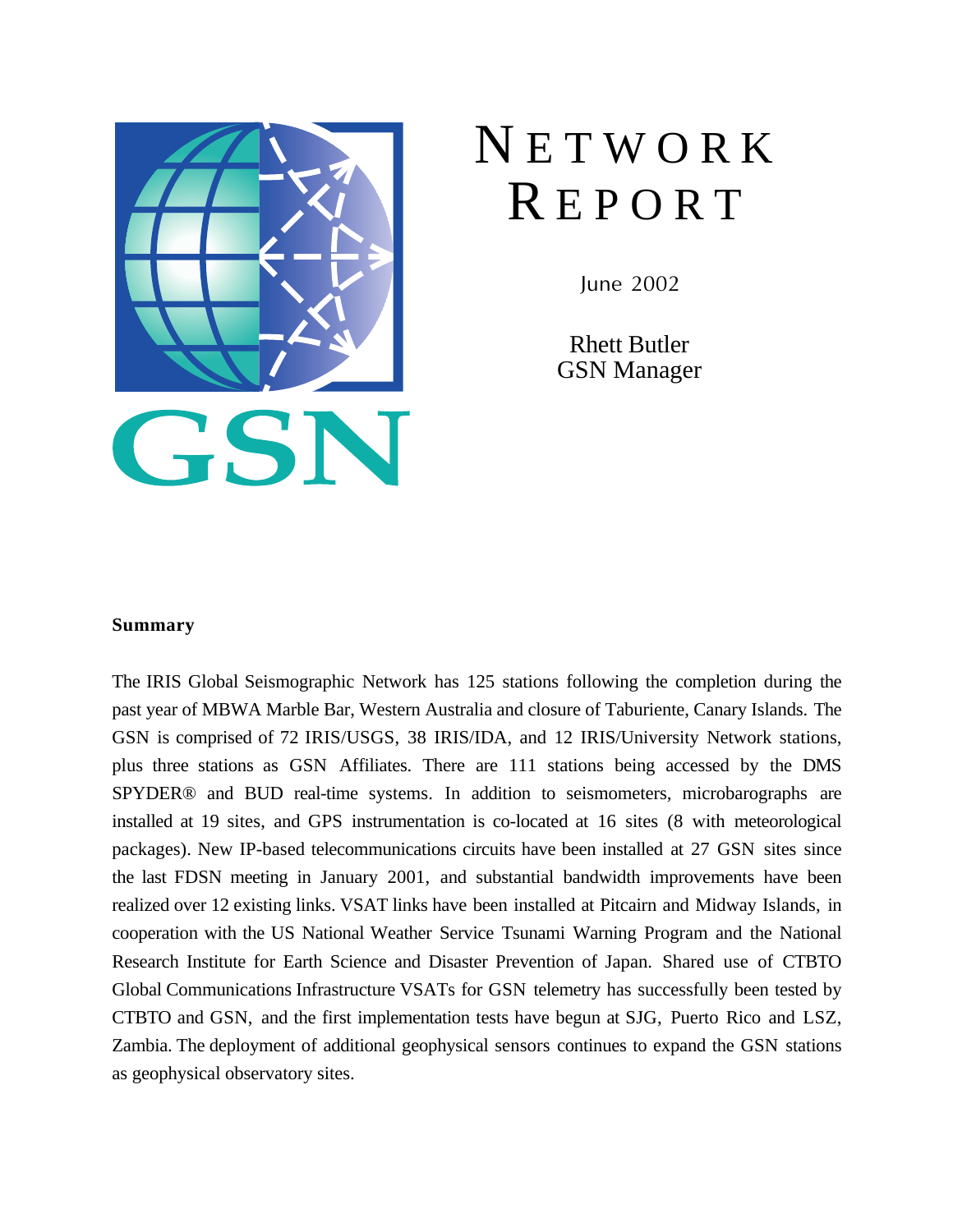## **New GSN Stations during the last year**

| <b>Station</b> | <i>Site</i> | Location          | Operator | Type            |
|----------------|-------------|-------------------|----------|-----------------|
| <b>MBWA</b>    | Marble Bar  | Western Australia | ASL      | <b>Borehole</b> |

#### **Network & Station Operators**

| ASL | USGS Albuquerque Seismological Laboratory                |
|-----|----------------------------------------------------------|
| IDA | University of California, San Diego SIO/IGPP IDA Project |

## **Installations**

The map shows the current GSN station (red stars), and planned sites (red-white stars) for completion in the coming years. FDSN Network stations are also shown (purple). Many GSN stations are cooperative with other networks, indicated by the symbol on the 'shoulder' of the star. During the past year GSN has removed Madagascar and Oman from its planned station list, due to difficulties in arranging host institution agreements. GSN has added Trindade Island in the South Atlantic off the coast of Brazil to its siting plan.

## **Telecommunications**

The current status of GSN telemetry is shown in the map. We are moving toward full real-time telemetry at most sites, but still have many dial-up stations. New and upgraded GSN telemetry links since the January 2001 FDSN meeting are highlighted.

## **Geophysical Observatories**

Many GSN stations have co-located geophysical sensors, including gravimeters, GPS receivers, meteorological packages, geomagnetic instruments, and microbarographs. The map shows the extent of these co-location activities.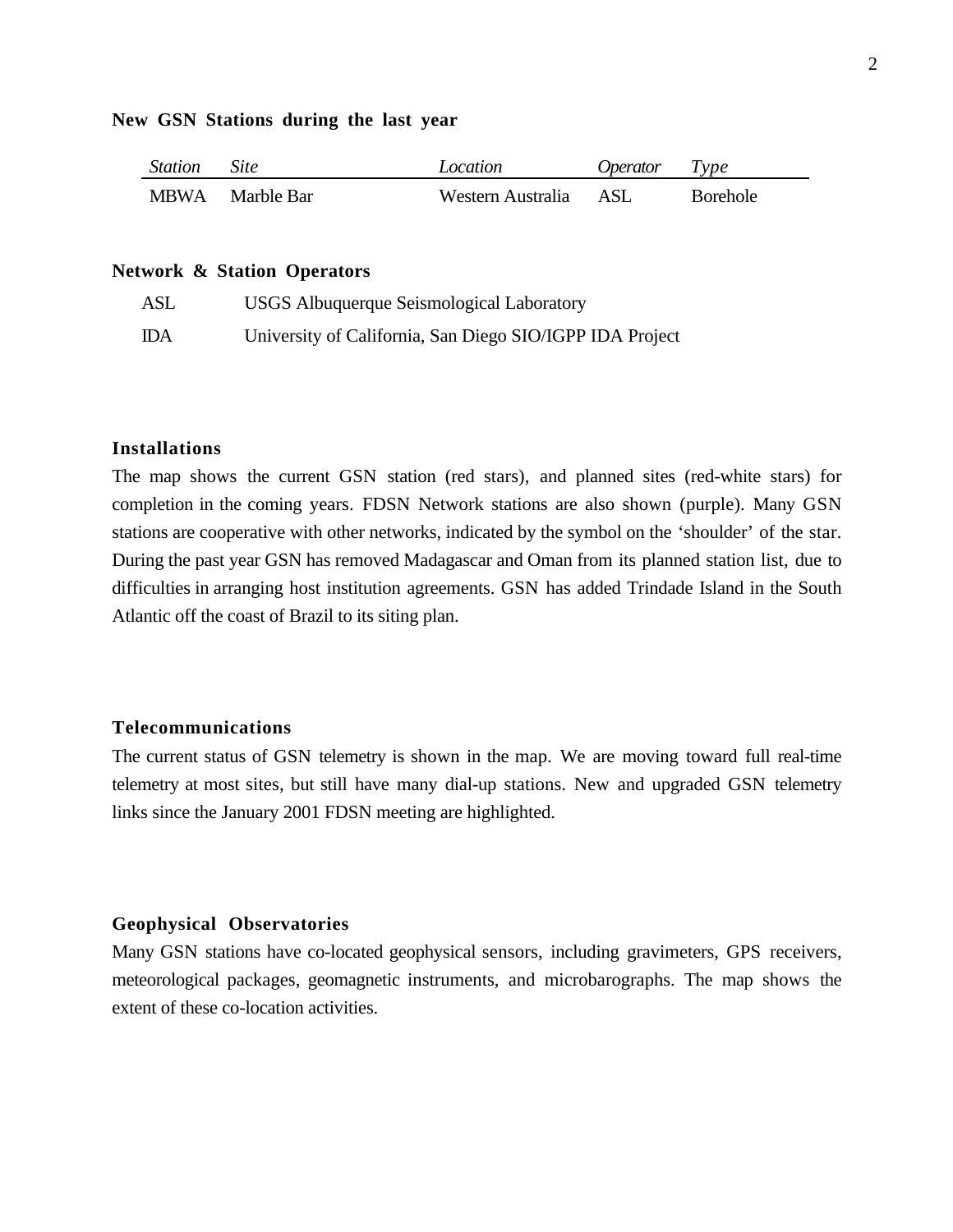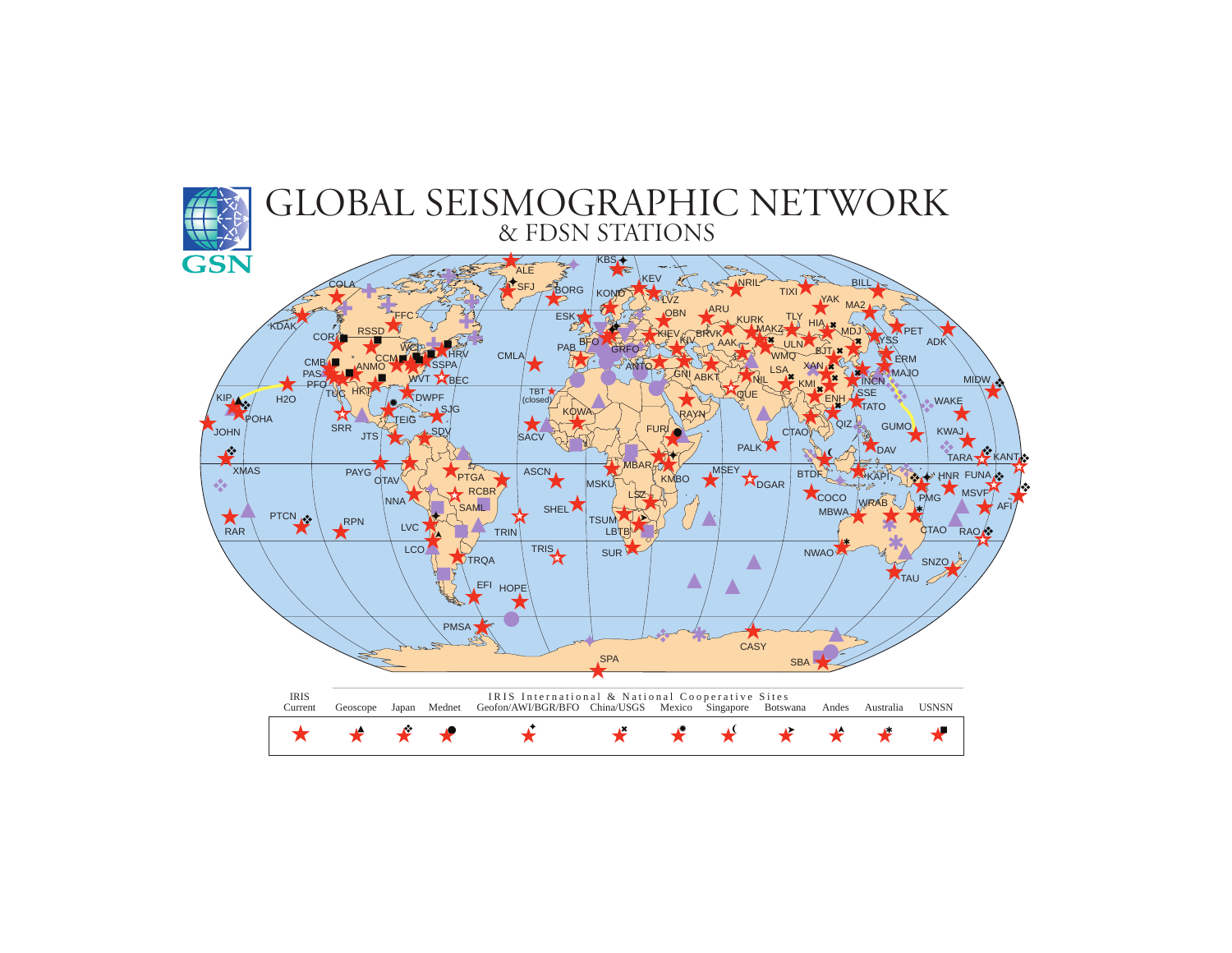